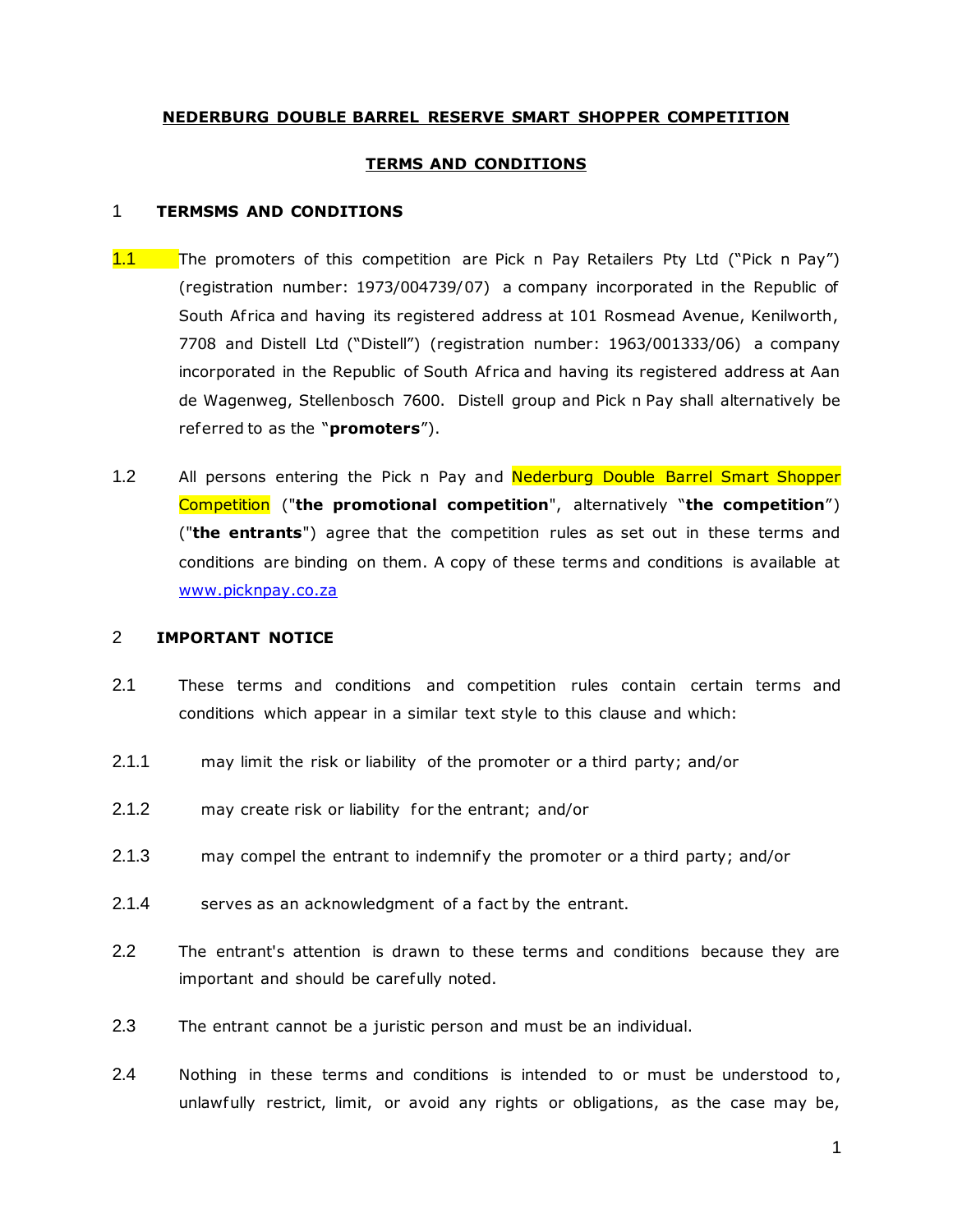created for either the entrant or the promoter in terms of the Consumer Protection Act, 68 of 2008 ("the CPA").

- 2.5 The entrant acknowledges that by submitting his or her entry to the competition he/or she has been given an appropriate opportunity to first read these terms and conditions before entering and that he/she understands and agrees to the terms and conditions.
- 2.6 All entrants to this promotional competition participate entirely at their own risk. By reading and accepting these terms and conditions, the entrant gives consent to these risks and hereby indemnifies and holds harmless the promoters and Pick n Pay and all entitles in the Pick n Pay Group and Distell group, their directors, employees, and agents of any liability on any damage, cost, injuries, and losses of whatever nature sustained as a result of their participation in the competition and related events and activities, save where such damage, cost, injuries, and losses are sustained as a result of the gross negligence or willful misconduct of any indemnified party.

# 3 **RULES OF THE COMPETITION**

- 3.1 This promotional competition opens on 16 May 2022 and closes on 27 June 2022.
- 3.2 The competition is open to all registered Pick n Pay Smart Shoppers nationally
- 3.3 The prize:
- 3.3.1 Stand a chance to win your share of R25 000 (Twenty-five thousand rands) worth of Smart Shopper points to spend at any Pick n Pay of your choice.
- 3.3.2 Five (5) winners will each receive R5 000 (Five thousand rands) worth of Smart Shopper points, which equates to 500 000 (Five hundred thousand points).
- 3.3.3 Five (5) winners in total.
- 3.3.4 Prize details:
- 3.3.5 Prizes are not transferable and may not be exchanged for cash or other prizes
- 3.3.5.1 The smart shopper points are loaded onto the card at the customer's own risk
- 3.3.5.2 Customers are asked to safeguard their smart shopper card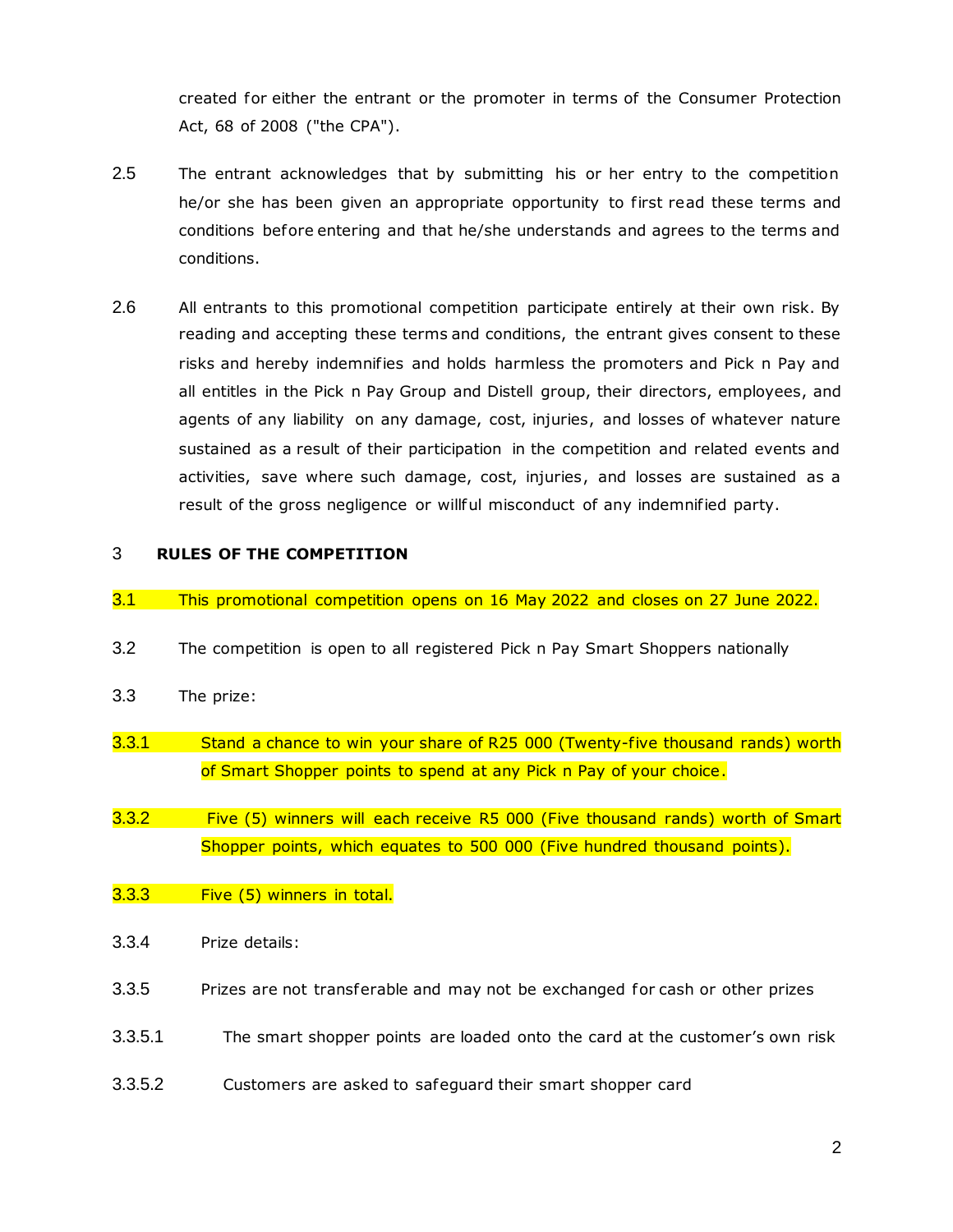- 3.3.5.3 Customers are asked to safeguard their credentials
- 3.3.5.4 The risk will reside with the customer once transferred to their card.
- 3.3.5.5 Smart Shopper points are valid on your smart shopper card for 12 months.
- 3.4 To qualify as an entrant for this promotional competition, the entrant:
- 3.4.1 must resident in SA and/or have the relevant permit to be in SA.
- 3.4.2 must provide correct and full personal details, as required;
- 3.4.3 must be 18 years old or older;
- 3.4.4 cannot be a juristic entity and must be an individual; and
- 3.4.5 must be a registered Pick n Pay Smart Shopper.
- 3.4.6 The promoters, Pick n Pay, any entity in the Pick n Pay Group or Company and Distell group, their directors, members, partners, employees, agents or consultants, the suppliers of goods or services in connection with this promotional competition, or any other person who directly or indirectly controls or is controlled by the above-named parties and their respective spouses, life partners, business partners or immediate family members are not permitted to participate in this promotional competition.
- 3.5 To enter the competition in-store, the entrant must purchase a bottle of Nederburg Double barrel Reserve and swipe their Smart Shopper card for automatic entry.
- 3.6 To enter the competition online or on the Asap App, the entrant must purchase a bottle of Nederburg Double barrel Reserve and link their smart shopper card details to their Pick n Pay online profile before checking out for automatic entry.
- 3.7 Participants may enter the promotional competition as many times as they wish

# 4 **SELECTION OF WINNERS**

- 4.1 Winners will be selected within four weeks of the competition closure date (this date is subject to change without notice).
- 4.2 Entrants to whom prizes will be awarded will be selected through a random draw.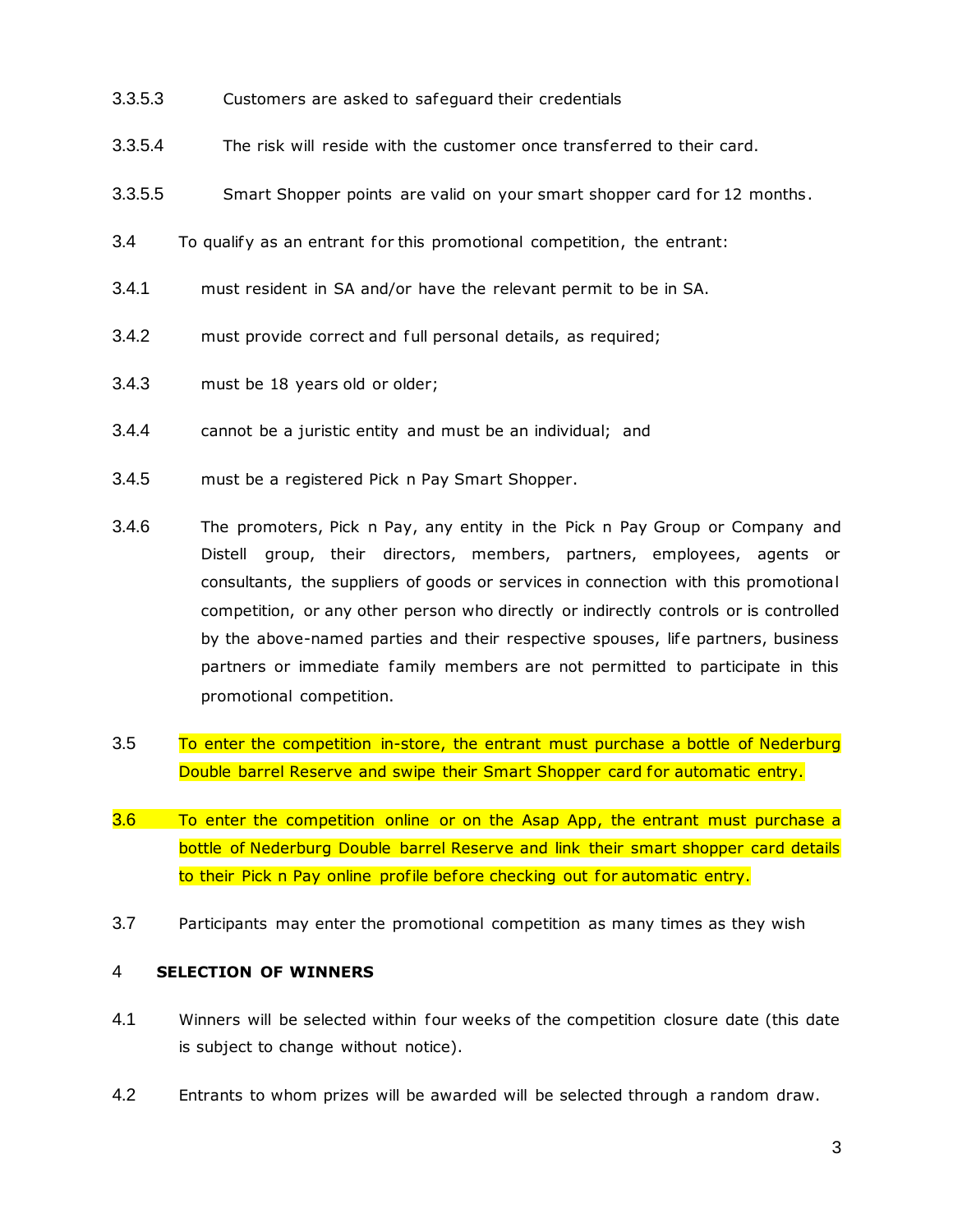- 4.3 Winners will be contacted via email or telephonically within four weeks of the competition closure date (this date is subject to change without notice). Pick n Pay and Distell Group, reserve the right to disqualify a winner if he/she does not respond to the email or telephone call within one week of winner selection and randomly select a replacement winner from the competition entries. In such circumstances, the replacement winner shall be contacted via email or telephonically by Pick n Pay as soon as reasonably practicable and shall be required to respond to Pick n Pay in the manner set out in such correspondence. If the replacement winner fails to respond to Pick n Pay as required, then the provisions of this clause shall apply to that new winner in the same way as if he/she were the original winner. If the selected winner does not have any contact details a redraw will need to take place immediately.
- 4.4 Pick n Pay and Distell Group, reserve the right to amend the terms and conditions as well as terminate the Competition at any time. In the event of such termination, all participants agree to waive any rights that they may have in terms of the Competition and acknowledge that they will have no recourse against Pick n Pay, PepsiCo, its advertising agencies, advisors, suppliers, and nominated agents.

# 5 **GENERAL**

- 5.1 By entering the competition following its terms, you are entering a promotional competition for the Consumer Protection Act, 2008 ("**CPA**") and the promotional competition will be conducted by the relevant provisions of the CPA. Should you win a prize in the competition, you undertake to expeditiously do all things necessary to enable the promoter/sponsor to comply with its obligations under the CPA including, but not limited to (i) providing such personal information as may be required to facilitate handing over the prize (including providing proof of address and identity number) and (ii) signing receipt of the prize upon its delivery.
- 5.2 The names of the prize winners will be published on the Pick n Pay and Distell group, Websites, subject to the winners' consent.
- 5.3 Winners may be requested to take part in the promoter's publicity campaigns or to allow their names and likenesses to be used by the promoter for promotional purposes. Winners are, however, entitled to decline such requests.
- 5.4 The promoters shall conduct the competition, and the Promoters' decision on any matter related to the competition, including the selection of prize winners is final and